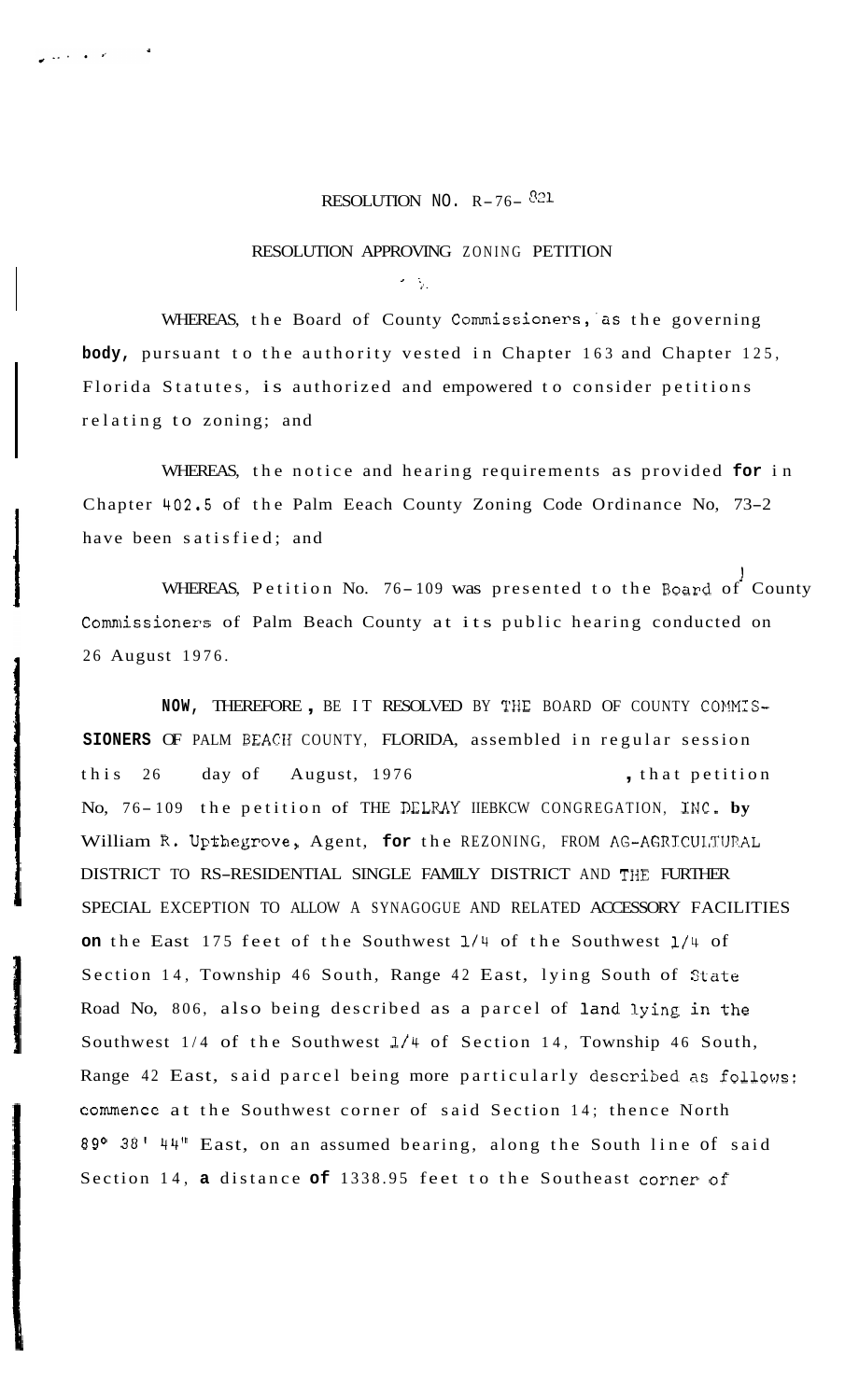---.

said Southwest **l/4** of the Southwest **1/11** of Section 14, said Southeast corner being the Point of Beginning; thence North 00 **14'** 46" West, along the East line of the said southwest 1/4 of the Southwest 1/4 of Section **14,, a** distance of 1184.91 feet to an intersection with . *I*. 1<br>*I*. 1 the South right- of-way line of State Road **No.** 806 (West Atlantic Avenue) as shown in Road Plat Book 3, page 26; thence Southwesterly, along the arc of a curve concave to the Southeast, said curve having a radius of 1751.73 feet and a central angle of 6° 33' 29", and said arc being the said South right-of-way line of State Road No. 806, a distance of 200.50 feet to an intersection with a line 175.0 feet West of as measured at right angles, and parallel with the said East line of the Southwest 1/4 of the Southwest 1/4 of Section 14; thence South **Oo** 14' **46"** East, along said parallel line, a distance of 1087.62 fe,et to an intersection with the said South line of Section **14;** thence North 89° 38' 44" East along said South line of Section 14, a distance of 175.0 feet to the Point of Eeginning, subject to the claims of the Lake Worth Drainage District, if any, over the South 20.0 feet of the above described parcel for required right- of-way for Lateral Canal **No.** 34 **as** shown on sheet **112** of 240 sheets dated May, 1969, and **on** file in the Palm Beach County Court House; containing a gross acreage of 4.574 acres, **more or** less. Said property located on the south side of Atlantic Avenue (Delray West Road; S.R. 806), approximately .8 mile west of Military Trail (S.R. **809),** was approved subject to the following special conditions:

- 1. Developer shall reserve the front forty (40) feet of the subject property **for** future marginal access road.
- 2. Developer shall construct a temporary median opening and left turn lane at the east approach at the intersection of the development's entrance.
- **3.** Prior to the issuance of any building permits the Developer shall convey to Palm Eeach County the additional seven  $(7)$ feet for the Ultimate right- of-vay for Atlantic Avenue (Delray West Road; S.R. 806).

Commissioner **Lytal** , moved for approval of the petition. .The motion was seconded by Commissioner **Johnson** , and upon being put to a vote, the vote was as **follows:**